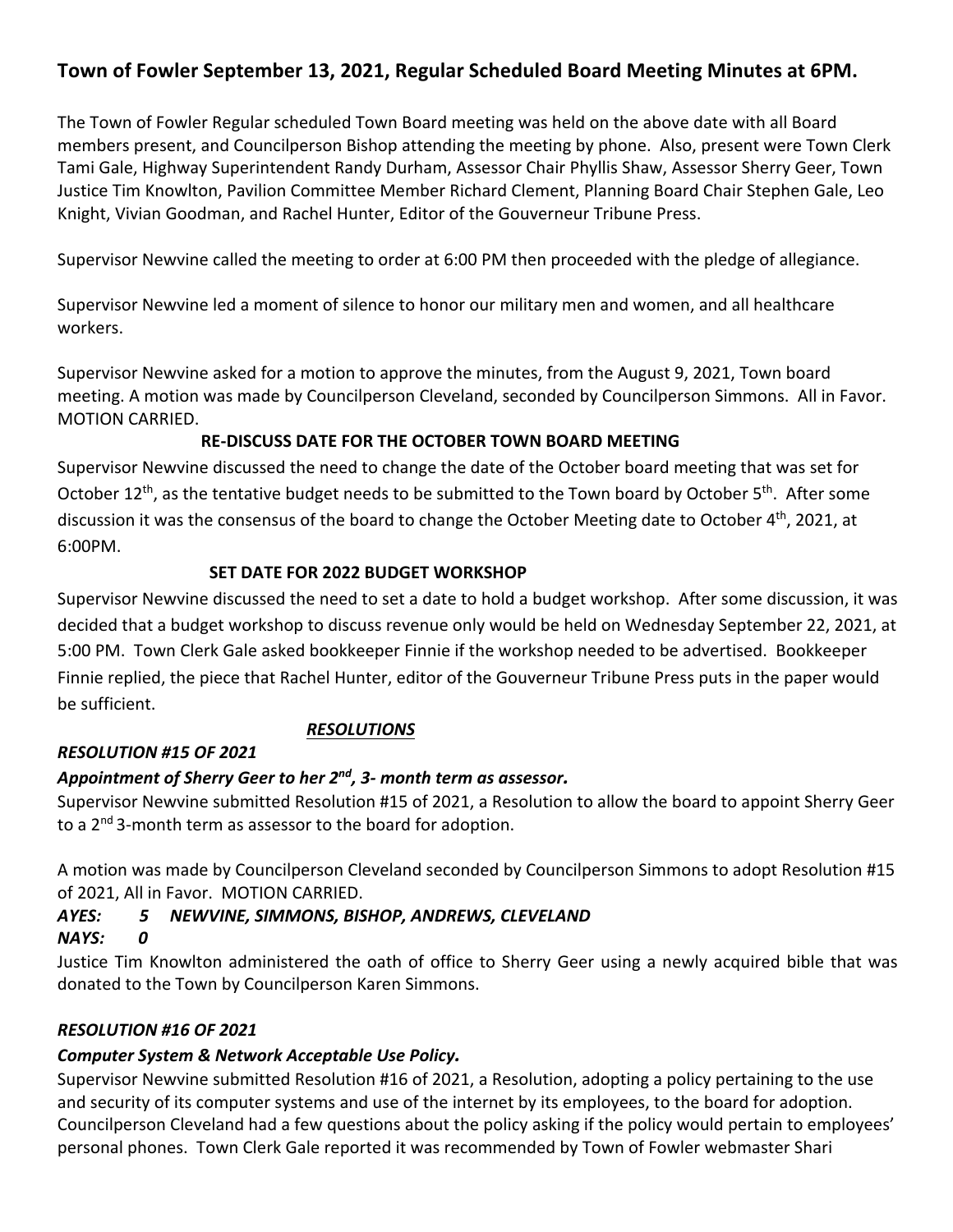Barnhart to have the Facebook page be a bulletin only page, which would restrict all comments from followers of the page. Town Clerk Gale asked Bookkeeper Finnie if the Village had a Facebook page. Bookkeeper Finnie responded the police department does theirs and she didn't think anyone responds on it. After some discussion, Supervisor Newvine stated they could pass the resolution as it is and if it becomes a problem, it could be addressed at a later time.

A motion was made by Councilperson Andrews seconded by Councilperson Cleveland to adopt Resolution #16 of 2021, All in Favor. MOTION CARRIED.

*AYES: 5 NEWVINE, SIMMONS, BISHOP, ANDREWS, CLEVELAND NAYS: 0*

### *RESOLUTION #17 OF 2021*

### *Standard Work Day*

Supervisor Newvine submitted Resolution #17 of 2021, a Resolution reporting a standard work day for elected and appointed officials in the Town of Fowler for the New York State Retirement System based on their record of activities to the board for adoption. Supervisor Newvine reported the resolutions are done yearly as needed.

A motion was made by Councilperson Simmons seconded by Councilperson Andrews to adopt Resolution #17 of 2021, All in Favor. MOTION CARRIED.

#### *AYES: 5 NEWVINE, SIMMONS, BISHOP, ANDREWS, CLEVELAND NAYS: 0*

### *RESIGNATION LETTER*

Supervisor Newvine read aloud a letter received from Art Besaw resigning from the Planning Board, as he has moved out of the Town of Fowler. Supervisor Newvine thanked Art for the great work he has done on the planning board and for the number of years he has given to the position. A motion was made by Councilperson Andrews seconded by Councilperson Simmons to accept the resignation letter with regret. All in Favor. MOTION CARRIED.

### **PAVILION REPORT**

# **Councilperson Scott Cleveland reported**:

- He had been at the pavilion over the weekend and had met a representative from Kelly Sales Corporation and learned the overhead door will be getting installed on Wednesday, September  $17<sup>th</sup>$ .
- He has the water heater and the sink for the pavilion with him this evening that he is dropping off for maintenance worker Byron Woodward to install.
- He reported Byron believes he will have the pavilion work completed relatively soon possibly within a couple of weeks, if not by the end of the month.

### **Town Department Reports**

# **Town Justice**

# **Town Justice Tim Knowlton Reported:**

- Things are going well in the court and Court Clerk Ashley has everything running very smoothly.
- He and Court Clerk Ashley are continuing to attend their yearly required training.
- He had an opportunity to speak with Sargent Woodcock of the NYS Trooper barracks in Gouverneur, and he was very gracious and offered his assistance if it is needed by the court.
- There have been fewer people attending court in person and conducting court business by mail.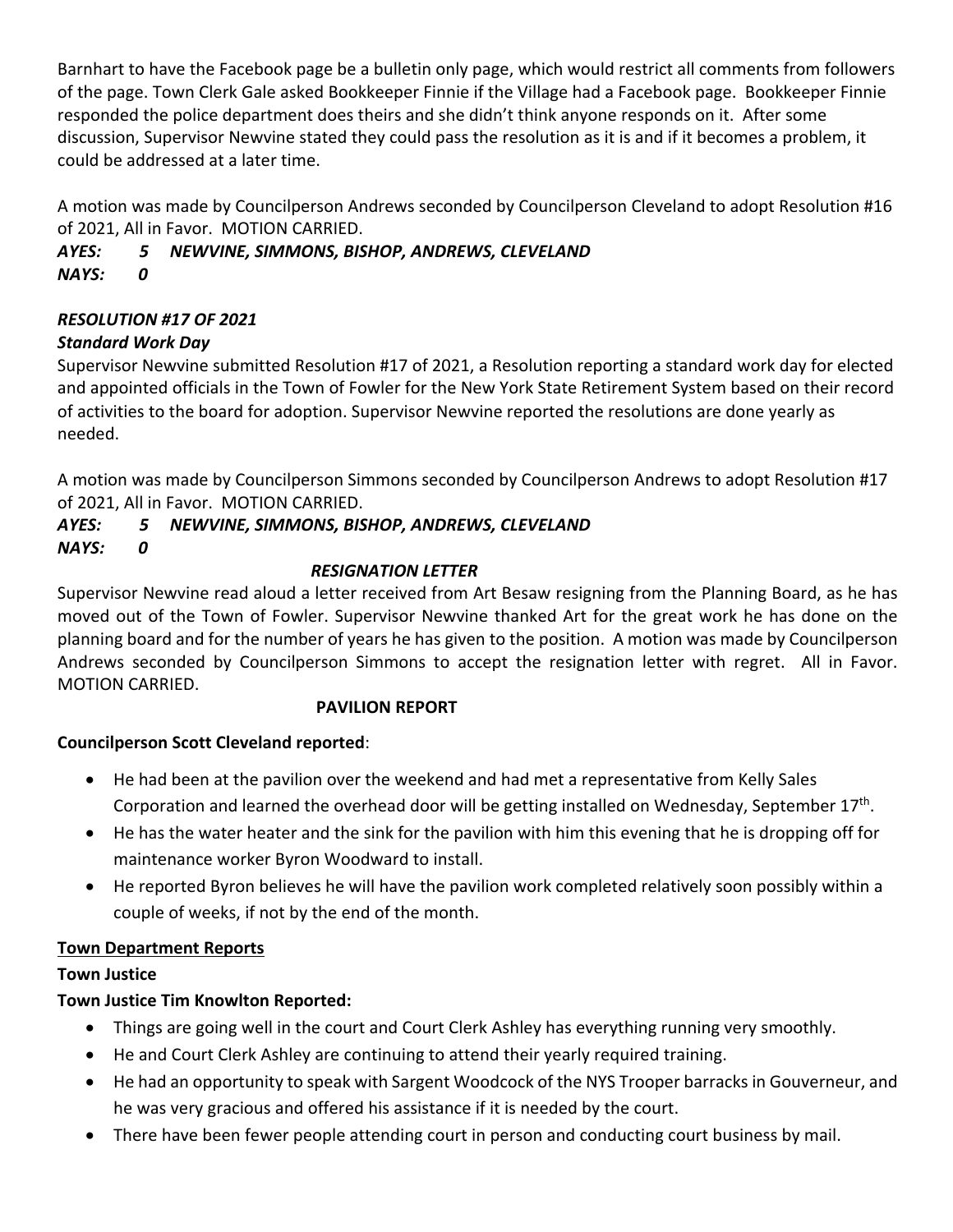#### **Bookkeeper**

### **Bookkeeper Barbara Finnie:**

- Presented cash balance month ending August 31, 2021, reports, and budget balance reports, to the board for their review.
- Reported the balances looked pretty good with the general fund being 65.88% spent and the highway fund being a little overspent at 71.69.
- Reported that revenue has been coming in very well and the general fund is at 132.10% received.
- Reported it looks as though our fund balances are going to be looking good as the budget process begins and it is going to be an easy budget year for some reason.

#### **Assessors**

### **Assessor Sherry Geer reported for Assessor Chair Shaw who was late arriving to the meeting:**

• The assessors continue to drive around and check on completed building permits for the year. Supervisor Newvine thanked Assessor Geer for her research on a request that he had received from Assemblyman Ken Blankenbush's office concerning land on the Firefalls Road.

### **Historian**

### **Historian Karen Simmons reported:**

- She is meeting with an individual who is researching the Absalon family this week.
- She is preparing to have the Tri-County marker installed next week and has invited the historians of the Towns of Antwerp and Lewis County to take part in the ceremony, and reported she will ask Rachel Hunter, editor of the Tribune Press, to attend the ceremony and take a photo.

### **Animal Control**

### **Councilperson Karen Simmons reported for Dan Moyer who was not in attendance:**

- He had picked up 2 dogs in the last few weeks, each stayed a night in the kennel, the owners were located, the dogs were licensed & vaccinated and released to their owners the next day.
- The rabies clinic was held on August  $12<sup>th</sup>$ . She reported 57 dogs and 20 cats were licensed and everything went very smoothly. She thanked Town Clerk Tami Gale, Deputy Town Clerk Kim Reed, Councilperson Scott Cleveland, Supervisor Rick Newvine and Leo Knight for their help.
- Reported there had been \$248.00 collected in donations the night of the rabies clinic.
- Reported she was giving the Town Clerk \$200.00 this evening from the rabies clinic donations and directed \$100.00 to be divided between the SOS & HAP programs and \$100.00 to go to the Pavilion account. She reported she would deliver the remaining \$48.00 to Dr. Putman of Roput Veterinary Clinic.

### **Beaver Control**

# **Councilperson Karen Simmons reported for Moyer's Wildlife Control:**

- He had taken 1 beaver on the Stone Road, and there is no activity there right now.
- He is still working on the River Road.
- There has not been any activity on the Little York Road.
- He reported the culverts on the Shantyville Road have been cleaned out as of last night. Hwy. Superintendent Durham interjected that the culverts are not cleaned out. After further discussion on the matter, Councilperson Simmons discussed that maybe Dan Moyer and Hwy. Superintendent Durham should get together themselves instead of relaying the beaver information through her, to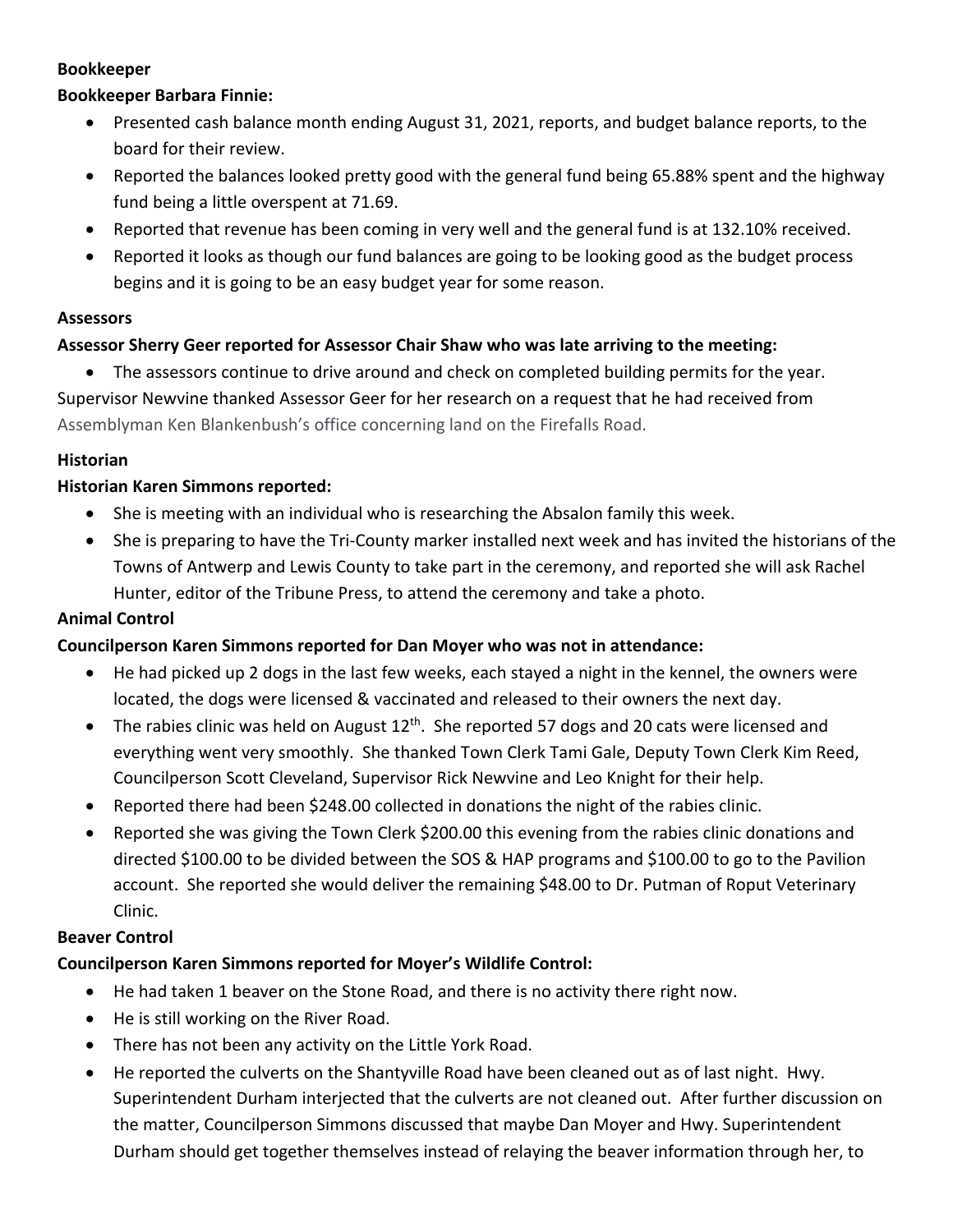make certain they are talking about the same problem area. Hwy. Superintendent Durham stated it was not his job to chase him. Councilperson Simmons reported it is Hwy. Superintendent Durham's job to tell Dan what needed to be done, and maybe they are talking about two different locations. Hwy. Superintendent Durham stated there are 2 culverts within 100' and they are talking about the same spot, reporting the culvert has not been unplugged in 2 weeks.

Supervisor Newvine reported he had spoken to Dan today concerning the culvert and Dan reported the beaver dam to be located up the creek on private property and he has to wait for the beaver to come onto Town property to trap it. Hwy. Superintendent Durham then stated maybe that is true, but he still needs to clean the culverts out, and he did not have the time to chase him. Councilperson Andrews asked if Hwy. Superintendent Durham could clean out the front of the culvert to get the water moving. Hwy Superintendent Durham reported Dan is getting paid to keep the culverts cleaned out, and he has been in trouble with the board before for doing this work. Supervisor Newvine agreed and asked Hwy. Superintendent Durham to meet him at the culvert the following day to look at it and they would call Dan.

### **Code Enforcement:**

**Supervisor Newvine reported for Code Enforcement Officer Besaw who was not in attendance:**

• Things have been quiet.

• He will be writing a few tickets to individuals for violating the code and building without obtaining permits. **Town Clerk** 

# **Town Clerk Tami Gale reported:**

- DEC sales for the month were up, with hunting licenses going on sale August  $2^{nd}$ . The gross DEC sales for the month were \$2606.00 with the Towns commission being \$143.77, she had issued, 1 marriage license, licensed 44 dogs, handled 6 building permits, sold 5 bi-centennial books, sold 1 cemetery lot, sold 1 culvert, and had collected \$6.00 in miscellaneous dog fees.
- She had received \$67.50 in bottle & can donations, \$790 in scrap metal from the Island Branch Road bridge, and had taken in \$20.00 from t-shirt sales for the playground fund.
- There had been many monetary and grocery donations to the food programs this month.
- Advanced Business Systems had set up the new deputy clerk computer today, and the key fob installation will hopefully take place tomorrow coordinating with Barkley's Safe and Lock.
- Advanced Business Systems are going to send a quote for some repairs needing to be performed to outlets in 2 offices that supply internet connections. It was the consensus of the board to approve Town Clerk Gale to sign a quote for the repairs with a max limit being set at \$1500.00 to complete the work.
- Bookkeeper Finnie asked Town Clerk Gale if the program to work remotely had been set up by Advanced Business Systems. Town Clerk Gale reported she will check with them on the progress.

# **Highway Department**

# **Highway Superintendent Randy Durham reported:**

- The new roller was picked up today.
- The new 2022 Mack Plow truck has been delayed. When it comes in, it will need to go to Viking.
- The delay may cause some budgeting problems due to the grant, and he has been working with Bookkeeper Finnie on it.
- He has decided not to buy the used mower from the County as they wanted \$8,000 for it and a new one is only \$20,000.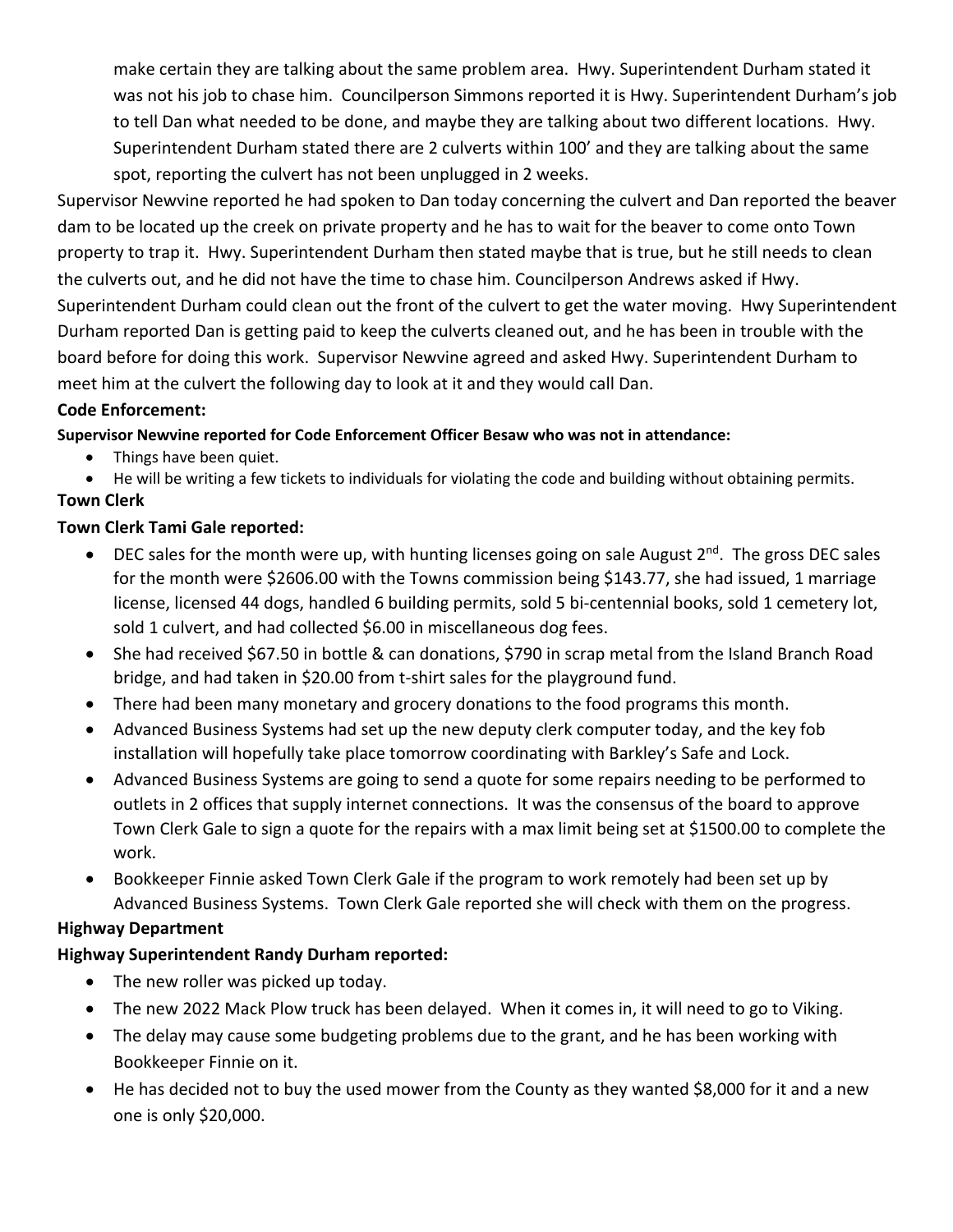• He has spoken with Mike Gillette from Fuller Insurance and is going to set a date for Sexual Harassment training to be done all at once for the highway workers at the Town barn with Fuller Insurance, instead of them individually taking the training, provided by the Town, by computer, and has invited everyone to join the required yearly training at the Town barn, stating, it is one more box that the Town Clerk doesn't have to check off.

Supervisor Newvine asked Hwy. Superintendent Durham what day the training was. Hwy. Superintendent Durham reported it would be in a few weeks, he has to set it up.

### **Discussion on New Employee pay for the Highway Department**

- Hwy. Superintendent Durham reported that he has interviewed 3 people interested in working for the highway department, and when it comes to the salary, it is just not enough. Supervisor Newvine asked Hwy. Superintendent Durham what the starting salary is, and what he was telling the applicants. Hwy. Superintendent Durham reported we really don't have a basic starting salary, and it depends on if they have a CDL license or not. He stated he was yelled at recently for giving an employee \$16.00 an hour, who had his CDL license. Supervisor Newvine reported that he had received a call from the mother-inlaw of one of the applicants who had recently applied, who stated he was offered \$14.00 an hour. Hwy. Superintendent Durham stated he has not offered anybody anything and that is wrong. He stated if it is who he thought it was, he would call him back. Hwy. Superintendent Durham reported as far as offering anyone any money, there was 1 applicant, who he had discussed with the board, to offer \$18.00 an hour, and he was the only applicant they had ever talked to about salary. Hwy. Superintendent Durham stated whatever salary we decide to start paying someone has to be approved by the board. Supervisor Newvine stated he would think a new hire would have to be started off at \$16.00 an hour. Board members discussed that McDonalds pay \$15.00 an hour and Dunkin Donuts pay \$17.50 an hour. Hwy. Superintendent Durham stated it all depends on their skills, and as they learn things, they should be able to get paid more money. Supervisor Newvine stated that is what the new hiring policy will do. Hwy. Superintendent Durham stated there is a limit on what new hires in the highway department can make as set by the Union Contract. Supervisor Newvine suggested that Hwy. Superintendent Durham could promote to the interested applicant he presently has, the benefits of living close by, and the retirement opportunity that comes with employment by the Town. Hwy. Superintendent Durham stated he thinks he knows who Supervisor Newvine is talking about and he has been waiting for him to call. He reported he would get in touch with him.
- Councilperson Bishop stated he thinks the list of qualifications asked for in the recent highway position ads have been too many for the amount of pay.

# **Councilmembers**

### **Councilperson Lynn Bishop**:

• Asked Hwy. Superintendent Durham when he is doing the roadside mowing, if he has thought about adding the mowing of the area behind the Town Barn that has trees growing in it, the lot on the Sullivan Road, and the old ballfield to his list. Hwy. Superintendent Durham stated he is having trouble just keeping up with the roadside mowing this year with all of the rain. Councilperson Bishop reported the training we took on updating our hazard mitigation plan stipulates 2 of these areas would be designated as places to be used in the event of an emergency, and he feels they should be kept mowed. Supervisor Newvine asked Hwy. Superintendent Durham to take a look at it. Hwy.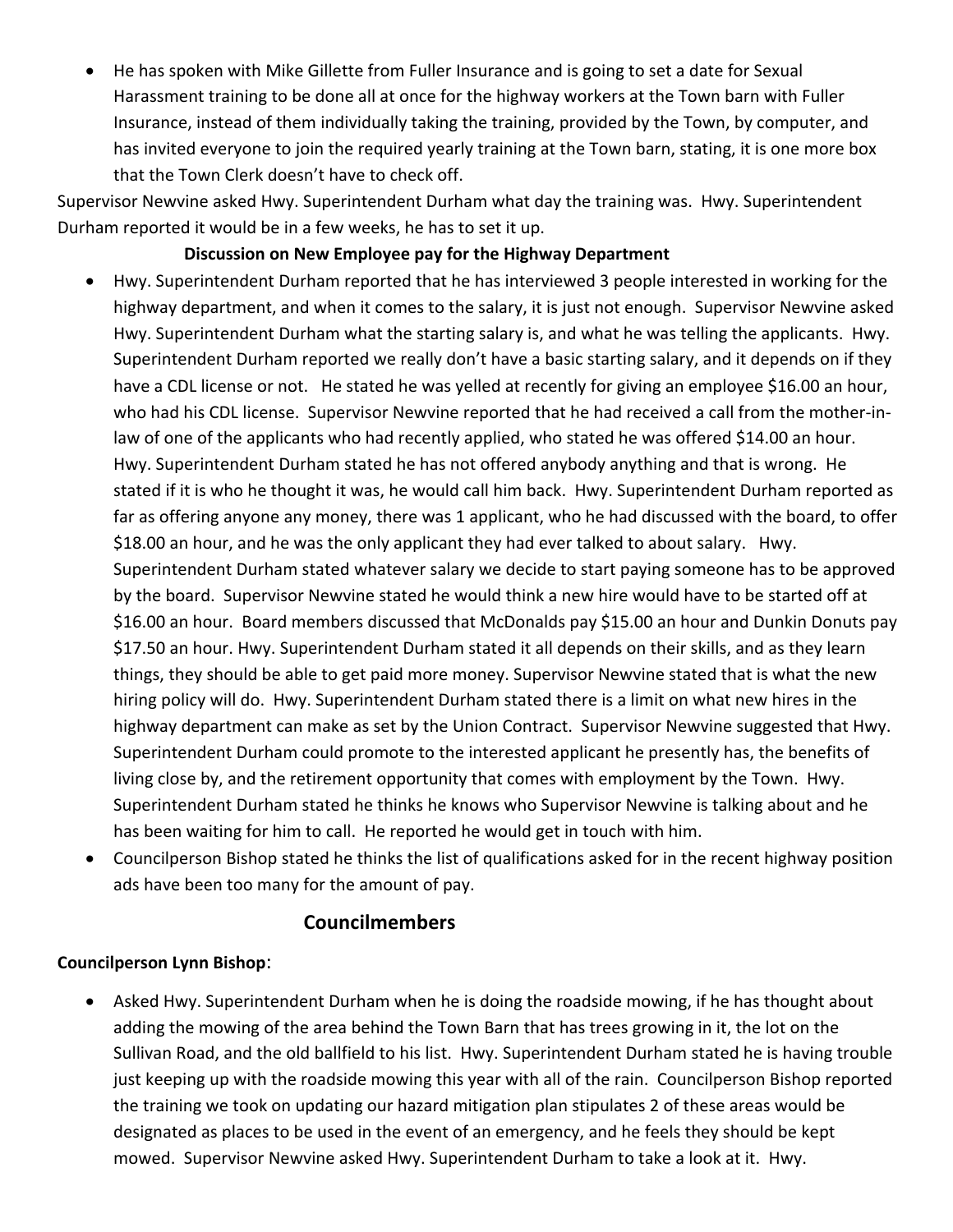Superintendent Durham reported he would get them mowed, and stated he thought the roadsides were more important to get done first.

- Reported he had noticed there was an awful washout on the Shantyville Road as you come into the Sylvia Lake Road, while he was checking the Town roads. Councilperson Bishop suggested he try using hot mix to fix the washout. Hwy. Superintendent Durham reported he would be using some hot mix within the next few days and in the past if there is extra, he puts it there, and he would apply some hot mix to it again.
- Reported there was a stretch of washouts on the Sylvia Lake Road. Hwy. Superintendent Durham reported he would look at it.
- Reported he had seen a couple of the highway trucks at Spillman's Garage and asked if they were there for inspections. Hwy. Superintendent Durham reported he was correct.

### **Councilperson Scott Cleveland:**

- Reported work is continuing to be done on the pavilion, as he mentioned previously in the meeting, while giving his pavilion report.
- Reported he is still working on a new hiring policy for the Town.

Councilperson Simmons reported that she had a taxpayer offer to donate another child/infant swing for the playground, and asked Councilperson Cleveland if that was something he thought could be used. Councilperson Cleveland stated they already have a handicap swing, an infant swing, and 2 regular swings and there really isn't room for one right now, but he would take a look at the swing, and if it meets the safety regulations, it could be stored until there is more space for it to be used. He reported he is waiting to see what is left for money in the budget upon completion of the pavilion, to determine what we can purchase for new playground equipment.

# **Councilperson Jeff Andrews**:

- Asked Hwy. Superintendent Durham if he was set this week for the trucks to be undercoated, reporting it would take 2 days. Hwy. Superintendent Durham stated they were all set. Councilperson Simmons asked who was doing the undercoating on the trucks. Councilperson Andrews reported a company out of Rochester that do the undercoating on the Gouverneur Central School buses every year. Councilperson Andrews reported the Town's trucks will be taken down to the school facilities and sprayed there. Councilperson Simmons asked the cost of the undercoating. Councilperson Andrews stated this was set up last year, but he thought it would be around \$160 per truck, he wasn't positive on the price. Hwy. Superintendent Durham and Councilperson Andrews agreed that the cost was cheap for the preventative benefits of salt being kept off the truck frames.
- Reported he had seen a purchase order in this evenings bills for crack sealing and asked if he was done with crack sealing now. Hwy. Superintendent Durham reported they were done with crack sealing.

### **Councilperson Karen Simmons**:

• Reported the garage sale operated by Joan Shove and her sister Judy Hitchman, on County Route 22 had raised \$390.85 to benefit the Town of Fowler food programs. She reported they had discussed they will likely do it again next year. Councilperson Simmons reported she had thanked the pair for their efforts.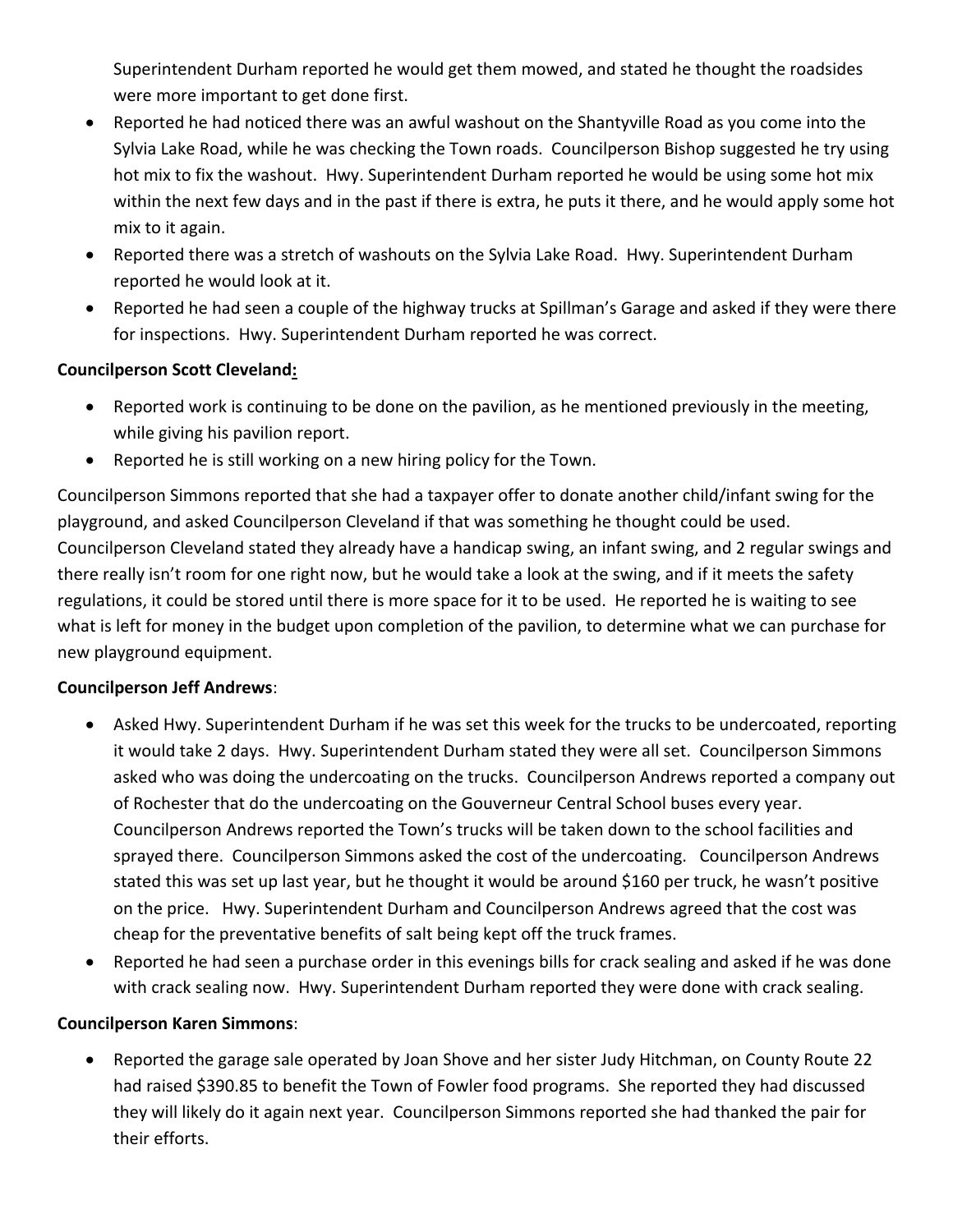- Reported 86 SOS Program care packages had been delivered to senior citizens in the Town of Fowler on August  $27<sup>th</sup>$ . The next delivery is tentatively scheduled for the 19<sup>th</sup> of November prior to Thanksgiving.
- Reported Mr. Mrs. Cartwright had donated \$100.00 to the food programs, and grocery donations were received from Scott & Marcia Cleveland, and Lynn Bishop.
- Thanked Councilperson Andrews for his assistance unloading food for the programs at the Town Hall.
- Thanked Rick Newvine for picking up and delivering the food items donated by Dave Spilman Jr.
- Thanked the anonymous donor for the new cart on wheels, that is being used to transport and stock the grocery items.

### **Supervisor Ricky W. Newvine:**

- Thanked legislator Bill Sheridan for his work in securing financial assistance for the Milfoil mitigation program at Sylvia Lake. He reported next year \$15,000 will be allocated to the cause from the County.
- Thanked Richard & Debbie Tupper for their donation of a transport wheel chair to the Town of Fowler.
- Reported he had received a Census notification that the Town of Fowler had lost 2.72% of people over 10 years, which equates to 60 people.
- Reported Sylvia Lake beach is now closed for the year and had 731 visitors.
- Reported a 2<sup>nd</sup> inspection was made prior to the beach closing and a few issues were found that were corrected at the time.
- Reported there was a need for new steps to be installed leading into the water next year. Hwy. Superintendent Durham reported the mini excavator could be used to assist in the installation of the new steps.
- Asked if there had been any advertisement for a planning board member, or if anyone was interested in the position. It was discussed that Rodney or Richard Clement, or Leo Knight would be good candidates.
- Reported he had received a letter from the Association of Towns and the cost will be \$899.00 for their services in 2022.
- Read aloud a thank you letter from Wayne & Sally Hayden for the SOS care package.
- Read aloud a budget request received from the Hailesboro Cemetery Association requesting a \$5,000 grant for 2022.

### **Public Comment**

- Stephen Gale asked Supervisor Newvine if he had heard anything from Town Attorney Henry Leader on the proposed Solar Law. Supervisor Newvine reported he would call Town Attorney Leader.
- Richard Clement reported the Byrns Road on the County Route 22 end is nice and smooth, but when you turn and go up towards County Route 24, the whole road is bumpy. He suggested maybe not letting Hansen Aggregates do the paving again, as something isn't quite right with the paving or the rolling. Hwy. Superintendent Durham stated it is in the plan to top it. Dick Clement was happy to hear it was being topped, stating he was not aware of that.
- Tim Knowlton reported he would need a list of the cemeteries for BOCES to begin work on the new signs. Councilperson Simmons reported she would get him a list of the Town cemeteries.

Supervisor Newvine asked for a motion to audit the bills. A motion was made by Councilperson Andrews seconded by Councilperson Simmons. All in Favor. MOTION CARRIED.